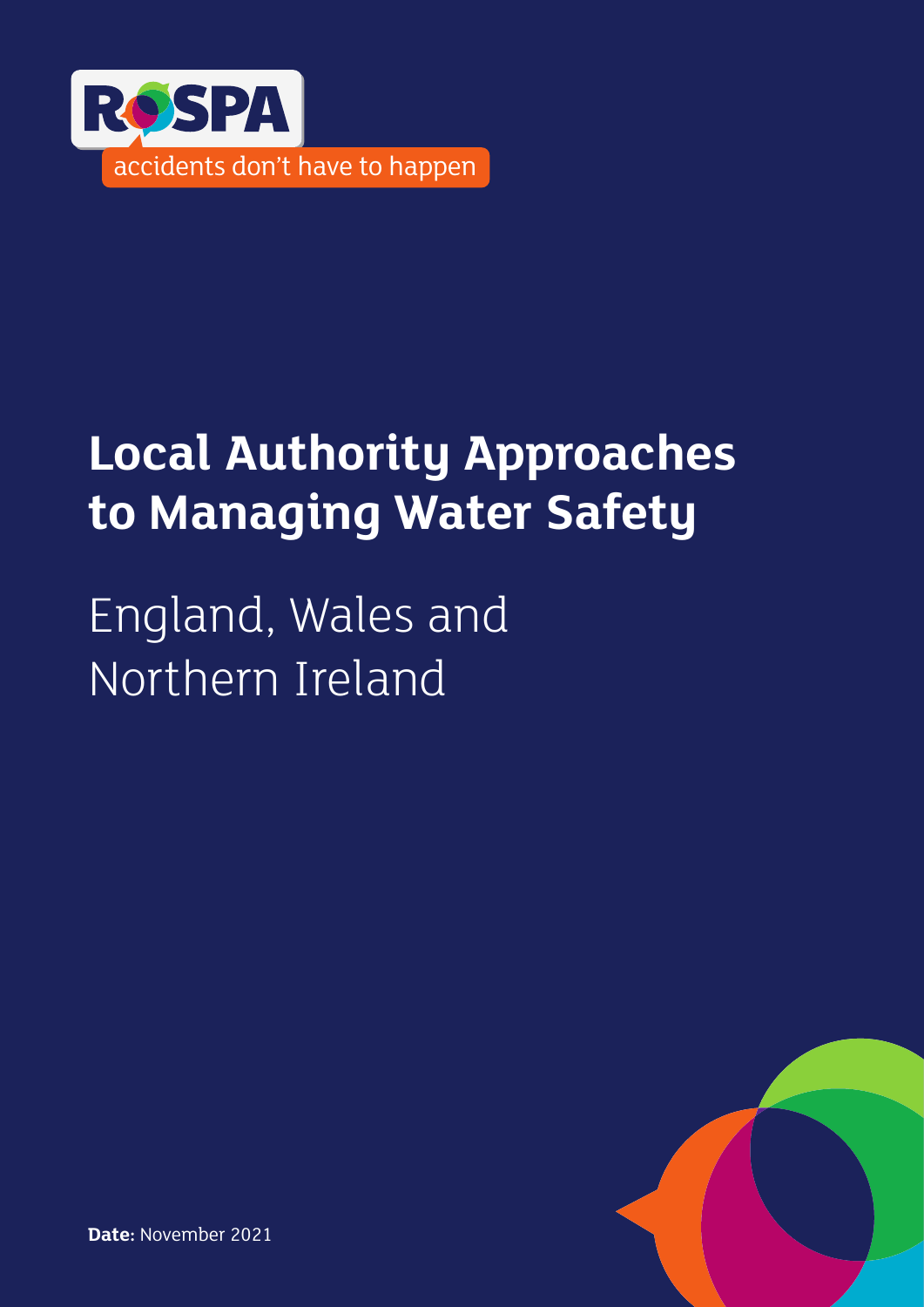### Introduction

This research provides the first insight into the current management of water safety locally across England, Wales and Northern Ireland. The Royal Society for the Prevention of Accidents (RoSPA) has been at the heart of accident prevention in the UK for over 100 years. Our vision is:

### "Life, free from serious accidental injury."

The responsibility for managing water safety has been a key policy issue for RoSPA for many years, which aligns with the UK Drowning Prevention Strategy (2016–2026) target that "every community with water risks should have a community-level risk assessment and water safety plan".<sup>i</sup>

#### **Background**

Water safety and drowning prevention have attracted increased public and political attention both globally and nationally. In April 2021, the United Nations (UN) General Assembly, for the first time in its 75-year history, affirmed drowning as a preventable global public health issue.<sup>ii</sup> This declaration was supported across the United Kingdom (UK) by the National Water Safety Forum (NWSF), Water Safety Wales and Water Safety Scotland, and dovetails well with the UK's Drowning Prevention Strategy.

This report focuses on responsibility for managing water safety across England, Wales and Northern Ireland, and the current picture of water safety and drowning prevention at local government level. It follows on from comparable research undertaken in Scotland in both 2013<sup>iii</sup> and 2018. In 2018,<sup>iv</sup> the key finding from the research in Scotland was that only 40% of local authorities had a policy-level commitment to water safetu.<sup>iv</sup>

#### **Context of the UK**

As an island nation, the UK – consisting of England, Wales, Scotland and Northern Ireland – is estimated by the Ordnance Survey to have a coastline length of around 31,368km (approximately 19,500 miles)<sup>v</sup>.

Although the UK government and devolved nations oversee and are responsible for policy, local government carries out decisions on the provision of local services. Local authorities, therefore, have wide-ranging responsibilities for their local waterway assets.

#### **Drowning fatality data**

The most recent figures from the Water Incident Database (WAID) show that there were 631 water-related fatalities in the UK. Of these 631 fatalities, 254 were accidental and a further 232 were suspected suicides. As can be seen in Figure 1, although there have been small decreases in fatalities, it clear that drowning and water-related harm are still serious issues for the UK.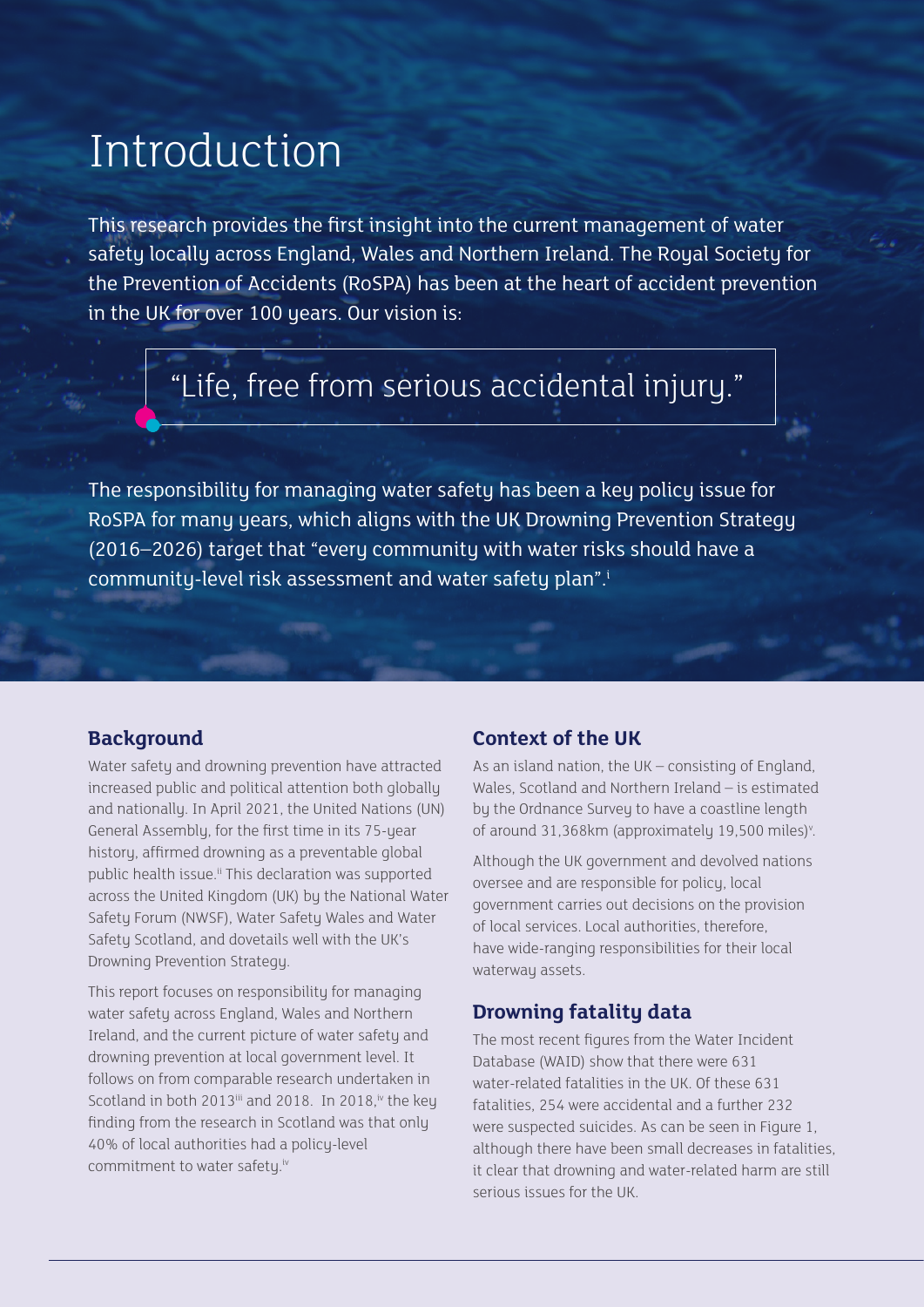

Figure 1: UK water-related fatalities, 2016–2020 (Source: WAID)

#### **UK Drowning Prevention Strategy**

The UK Drowning Prevention Strategy was launched in 2016 by the NWSF and has two overall ambitions:

- To reduce the number of accidental fatalities by 50% by 2026.
- To reduce risk amongst the highest risk population, group and communities.

The strategy has five specific activity areas or themes that it focuses on. One of these is that "every community with water risks should have a community-level risk assessment and water safety plan". Both Scotland<sup>vi</sup> and Wales<sup>vii</sup> have countryspecific strategies that have similar focus on local water safety policies and plans.

#### **Research aims**

This research aimed to understand how local authorities plan for and address drowning prevention activity in their areas. Scotland already has a baseline and completed a five-year audit study in 2018,<sup>iv</sup> and thus has not been included in this research paper. It is anticipated that Scotland will complete its next five-year audit in 2023.

The research aimed to understand the current picture of water safety at local government level in an aggregated format, in particular:

- $\bullet$  the responsibility for water safety, current policy arrangements and commitments made towards managing water safety
- an understanding of the barriers to the implementation of water safety work.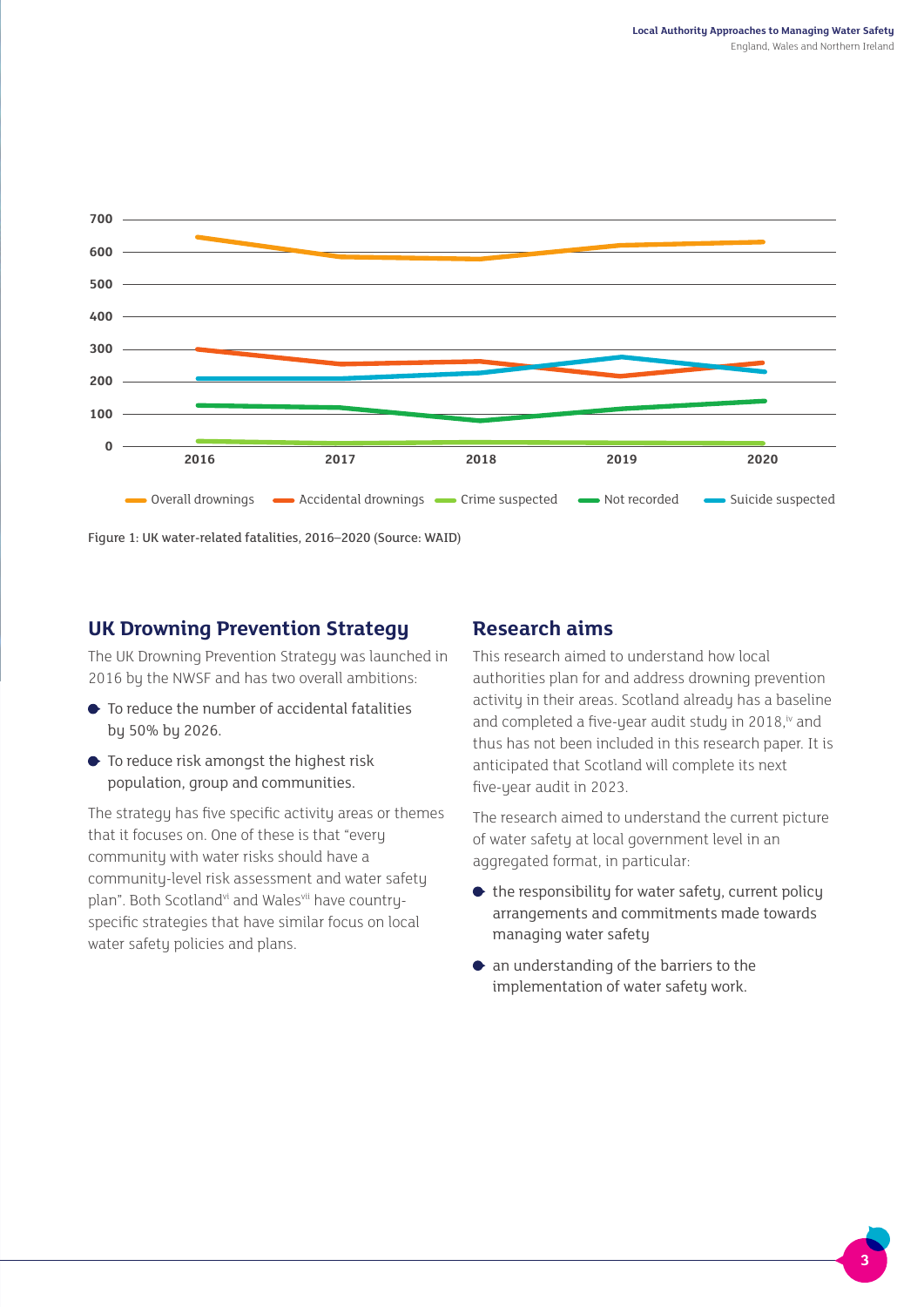# Methodology

This research used a mixed methodology through the use of an online survey that included predominately quantitative questions, with some opportunity for the collection of qualitative data.

### **Data collection**

The purpose of the survey was to gather information and gain insight into the collective management of water safety. All responses were therefore treated as confidential and were not shared with any third party.

This research attempted to be representative and therefore we aimed to gather data from all local authorities in England, Wales and Northern Ireland (all tiers). A letter outlining the research was sent to all local authorities that had online contact details, along with an online link and copy of the questions in order to aid internal discussion. Two reminder emails were

also sent out, and the survey featured in a water safety update via the Maritime and Coastguard Agency (MCA) and separately via the Local Government Association (LGA).

We were unable to contact all local authorities due to a number of limitations, including a small number of local authorities that had no obvious way of getting in contact with them. Table 1 shows the number of local authorities in each nation, the proportions we were successful in contacting, and the proportions that responded.

| <b>Country</b>          | Number of local<br>authorities <b>l</b> | % of local authorities<br>contacted | % response |
|-------------------------|-----------------------------------------|-------------------------------------|------------|
| <b>England</b>          | 343                                     | 97%                                 | 19%        |
| Wales                   | 22                                      | 100%                                | 18%        |
| <b>Northern Ireland</b> |                                         | 100%                                | 36%        |

Table 1: Local authority contact and response proportions

### **Analysis**

All responses were analysed using Excel. All responses to open-ended questions were thematically analysed and categorised. Charts and graphs were then produced to illustrate the data. These are shown on the next page.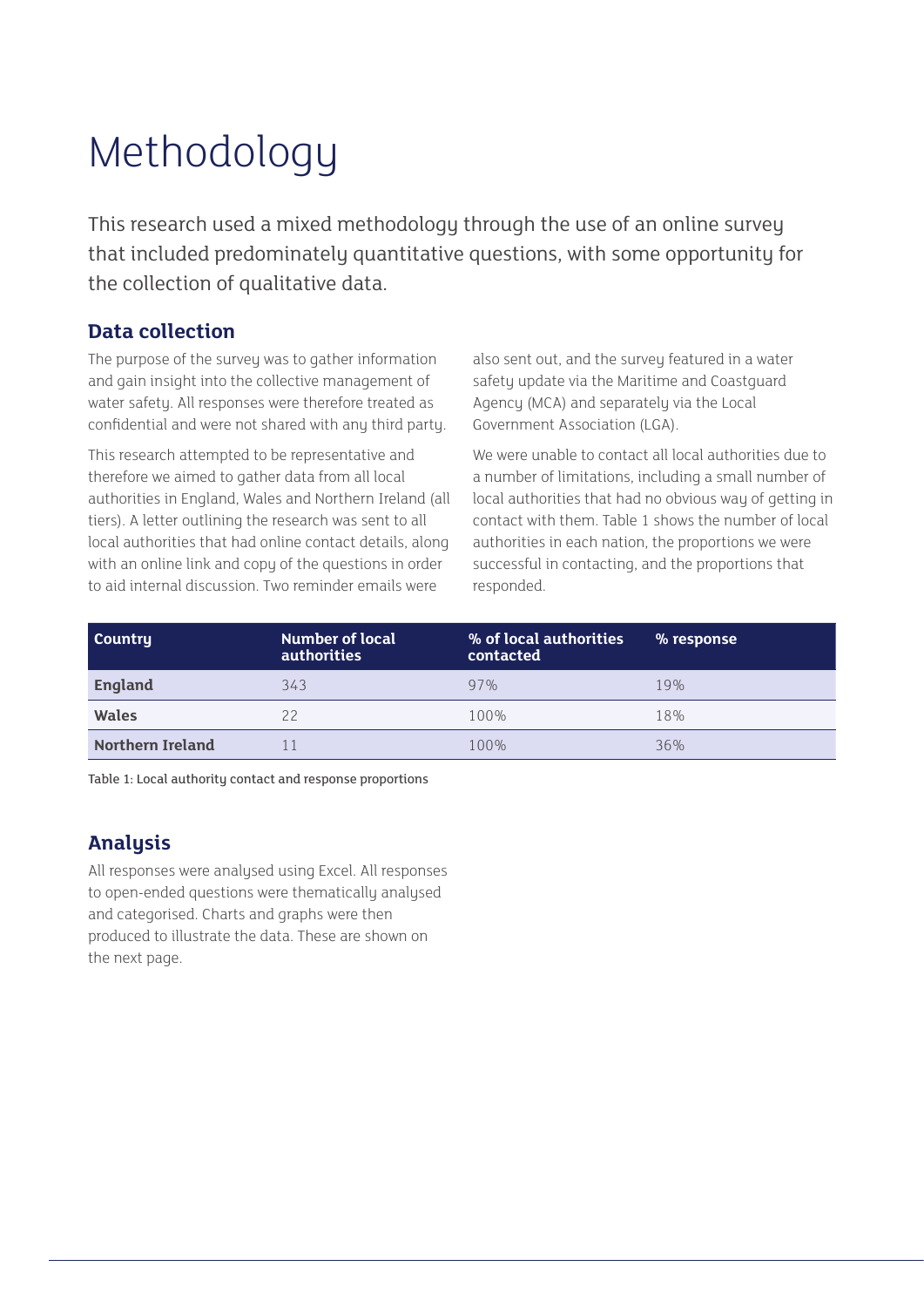## Results

#### **Response rate**

Seventy-eight participants responded to the online survey. Six responses were removed from the analysis for the following reasons:

- $\bullet$  duplication (n = 3)
- $\bullet$  no information on who was responding (n = 2)
- $\bullet$  not a local authority (n = 1).

The final sample consisted of 72 responses. These responses were categorised according to country and the proportion of responses, as shown in Table 1.

#### **Response demographics**

Respondents were analysed against the top 10 fatalitu locations using five-year WAID data (2016-2020).<sup>1</sup> The following results were found:

 $\bullet$  three of the top 10 overall fatality locations responded to the survey

- $\bullet$  three of the top 10 accidental fatality locations responded to the survey
- $\bullet$  three of the top 10 suicide fatality locations responded to the survey.

This means that 70% of the top overall fatality locations in the UK did not respond to this survey and therefore the results do not reflect the frequency of drownings.

Of the respondents, 64% were classified as 'inland' local authorities, while the remaining 36% were classified as 'coastal'<sup>2</sup> (see Figure 2). Fourteen of the local authorities were members of the LGA Coastal Special Interest Group (SIG). As this group currently has 57 members.<sup>viii</sup> the response rate from coastal local authorities was 25%.

Three of the respondents were from organisations that were members of the NWSF, while a further 12 were signed up as NWSF mailing list members.



Figure 2: Coastal and inland split (n = 72)

#### **Relative importance of water safety**

Local authorities were asked how they rate the importance of water safety, in relation to other services provided by the authority. As shown in

Figure 3, 89% responded positively to the importance of water safety, with 47% placing water safety as 'very important'.



Figure 3: Importance of water safety (n = 72)

<sup>1</sup> Not including Scotland.

<sup>2</sup> Coastal local authorities were identified on the basis of membership of the LGA Coastal SIG and classification by the MCA.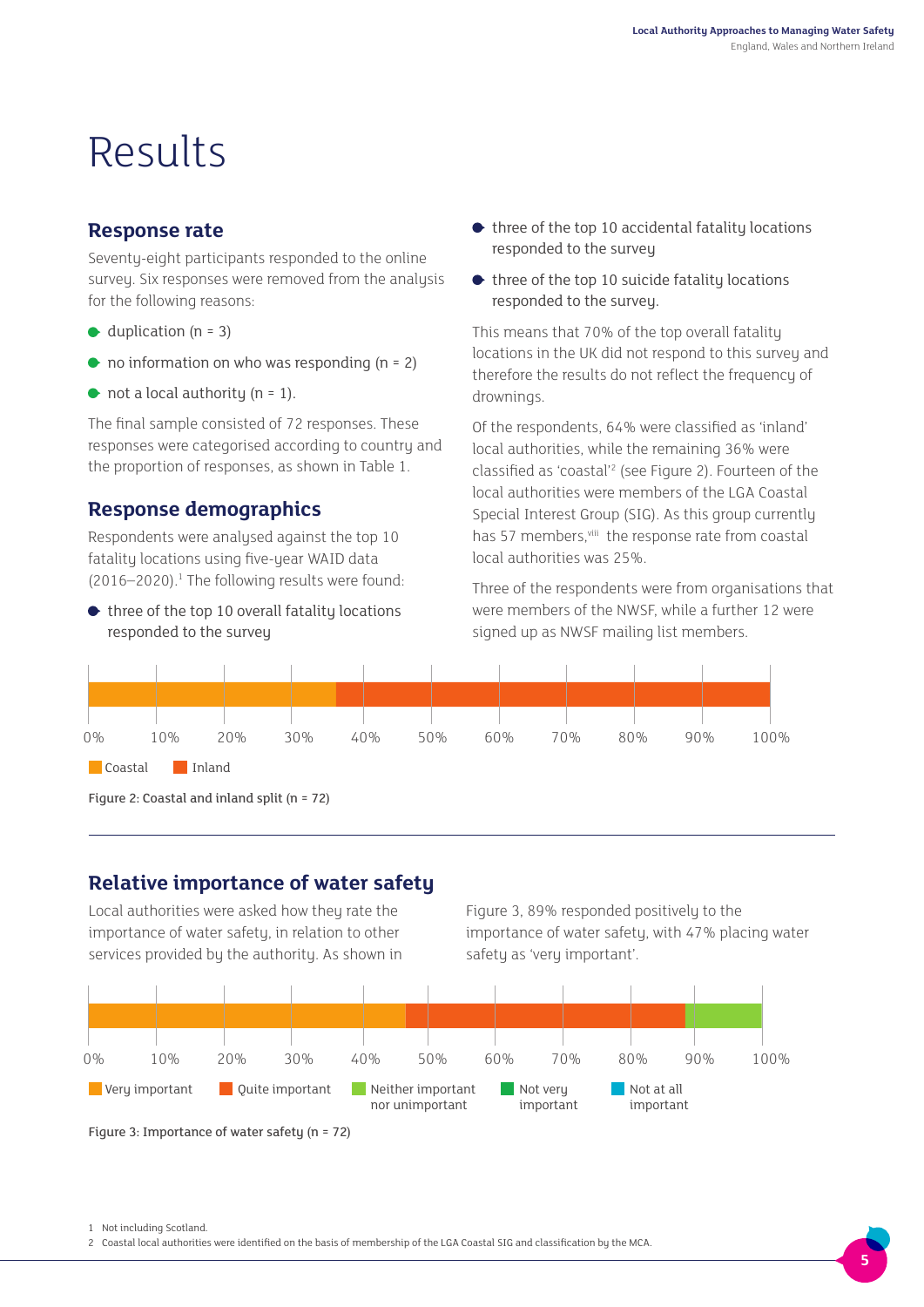### **Leadership and organisation**

Local authorities were asked whether there was a specific officer, group or committee that deals with water safety in their council area. Exactly half of the respondents (50%) noted that there was a person or

department responsible for water safety in their local area; 6% were unsure if there was a specific lead for water safety.



Figure 4: Is there a specific officer, department, group or committee responsible for water safety in your local authority? (n = 72)

Local authorities that responded positively were then asked to expand on who takes this responsibility. A range of departments and individuals were

identified, including: the Environment Department; Leisure, Health and Safety; Community Safety; Harbour Authority; Parks and Services.

#### **Water safety policy**

Each local authority was asked whether they had a water safety policy for their area. In total, 22% of local authorities noted that they did have a specific policy, and a further 19% noted that they were in the process

of developing one. The majority of local authorities (49%) did not have a water safety policy, while 10% did not know whether they had such a policy.



Figure 5: Does your local authority currently have a water safety policy? (n = 72)

Local authorities that responded positively to having a water safety policy were then asked what year the policy was established.

The year range was 2006 to 2020. As can be seen in Figure 5, there was an even split as to whether the policies were established before or after publication of the UK's Drowning Prevention Strategy.



Figure 6: Water safety policy by timeframe against the UK Drowning Prevention Strategy (n = 14, 2 removed due to respondent being unsure)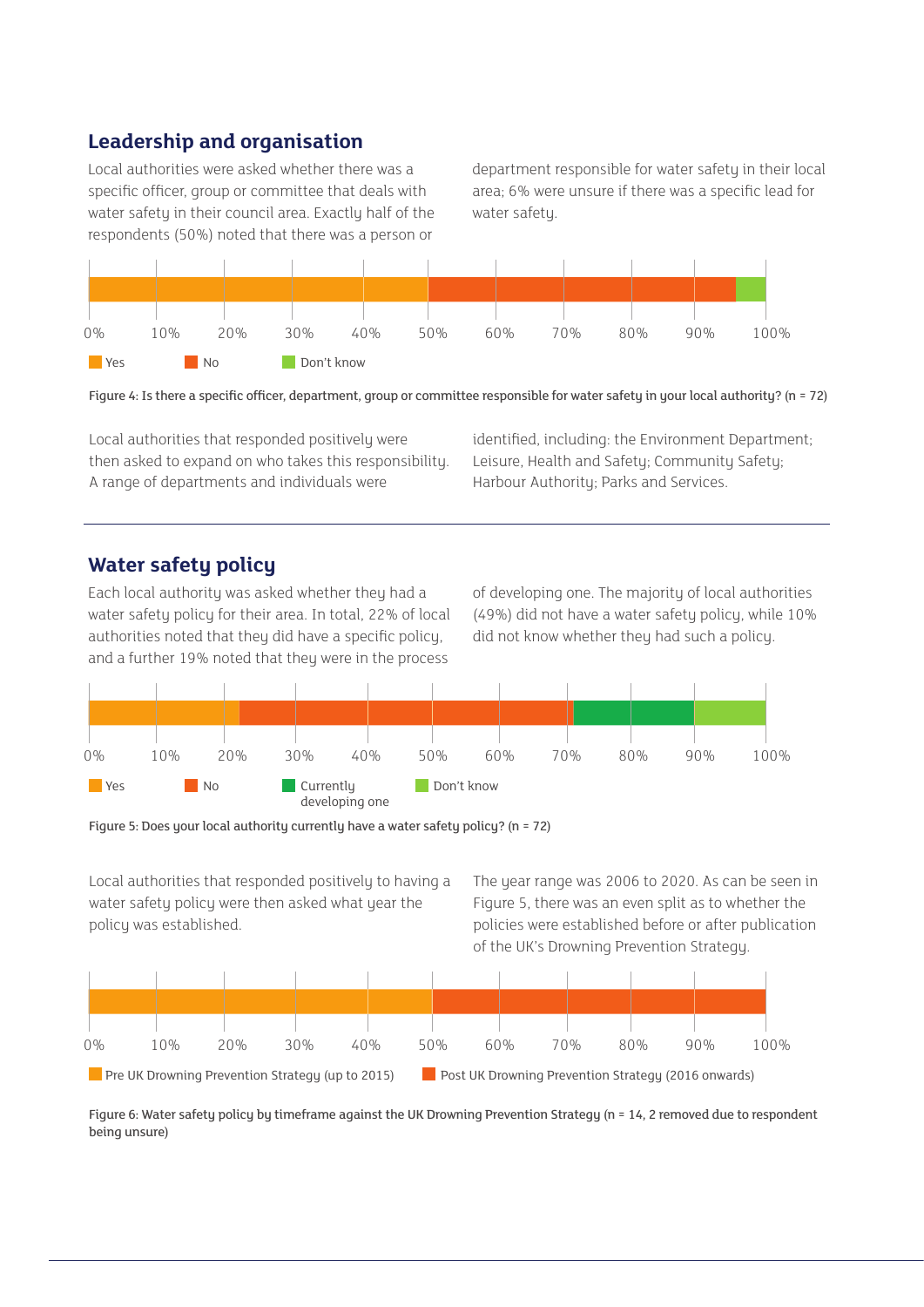### **Risk assessments**

It is recommended that risk assessments are reviewed on a regular basis in order to take account of technological advances and potential changes to work

practices.<sup>ix</sup> A total of 65% of the respondents noted

they had reviewed their risk assessments of open water in the previous 24 months, while 17% had not, and 18% were unsure.



Figure 7: In the past 24 months, has your local authority reviewed its risk assessments of open water? (n = 72)

### **National Strategy**

Local authorities were asked whether they were aware of the UK Drowning Prevention Strategy – 74% of respondents were aware, with 26% unaware.



Figure 8: Are you aware of the UK Drowning Prevention Strategy? (n = 72)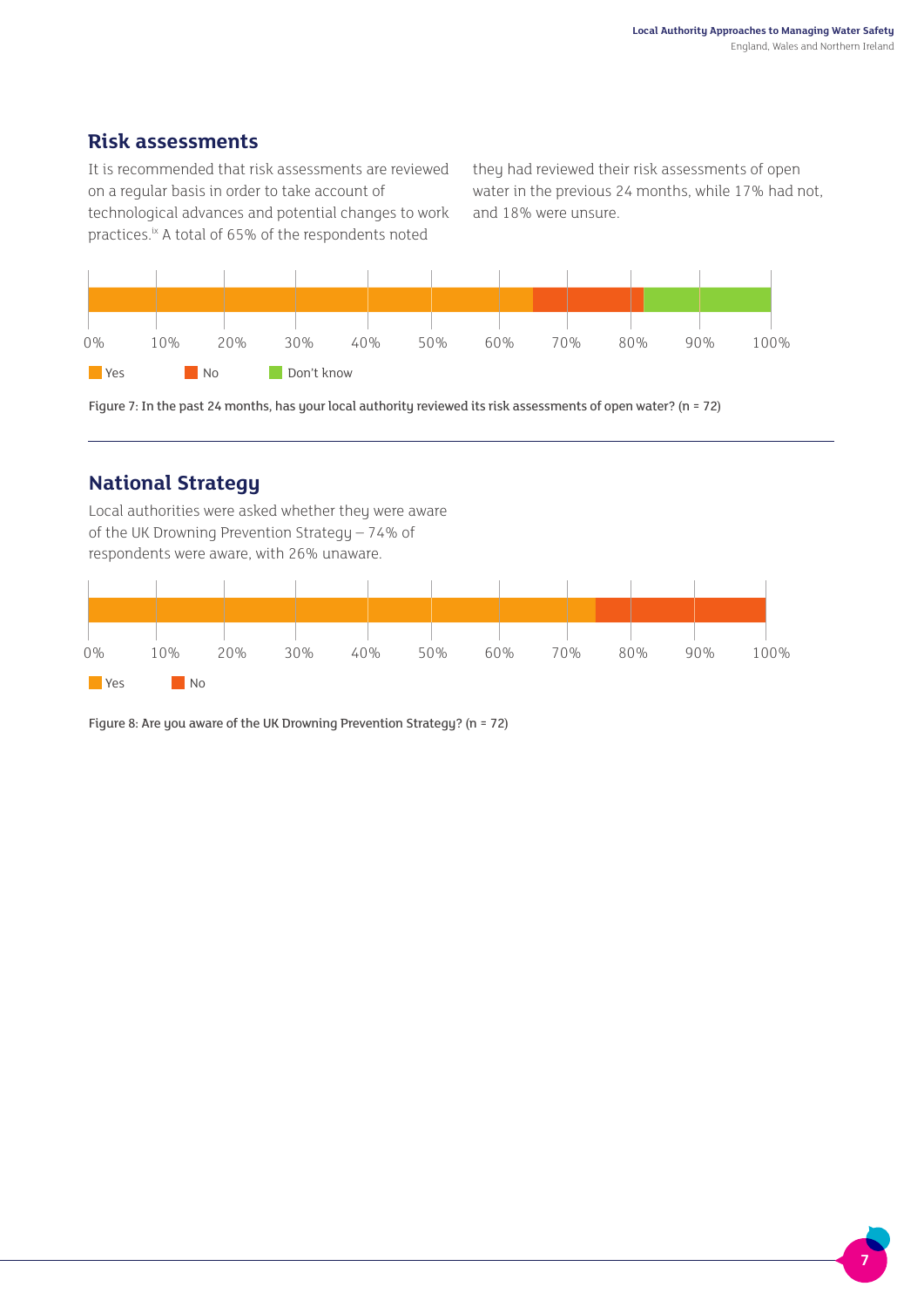#### **Barriers to water safety**

Local authorities were asked what they believed were the most important barriers to water safety.

A number of key barriers emerged from the analysis. These include:

- **← The environment** respondents noted that the interface with bars/restaurants can cause significant issues for water safety, as well as seasonal weather variation and the impact of climate change. Many respondents noted that their local authority area had a wide variety of open water locations – many of which were remote, making management difficult.
- **Legislation** respondents noted that there was conflicting advice, blurred lines of responsibility and a lack of awareness of statutory responsibilities for water safety. Others took this further and noted that a lack of enforcement by local authorities was a key barrier, while others suggested that there was an overall lack of accountability due to the non-statutory nature of water safety.
- **Competing demands and resources** this was summed up well by one respondent who noted: "All local authorities have reducing operating budgets and competing commitments given finite resources. For example, our Environment department has a very large remit. Water safety is one of many important priorities."
- **Local fragmentation** some participants noted that, from a legal perspective, the 'ownership' of open water is very complex, and the confusion it creates results in a lack of co-ordination. This was argued both nationally, with the need for "a joint multi-agency effort not just local authority", as well as locally, where often "no one department [has] overall responsibility" and instead different departments have varying remits, with no consistency. This issue was seen as more complicated by some local authorities that noted that the majority of open water in their local authority was owned by private landowners or third parties, resulting in responsibility for water safety in their area being complex and inchoate.

 **Public awareness of water safety** – many argued that the public's lack of awareness was a key barrier. This included information on the public not following safety signage, language barriers around signage, the purposeful damage and vandalism of public rescue equipment, a lack of understanding of specific water hazards, and the "individualism of people who want to take unacceptable risks".

#### **Country comparisons**

In addition to the above charts, respondents were compared by country. Data from the RoSPA 2018 Scotland report,<sup>iv</sup> which employed the same question set, were used to provide a comparison to Scotland. Caution is therefore warranted when considering interpretation of the following findings due to the difference in the years the research was undertaken. The full results and charts can be found in the Appendix. However, the following findings are of note:

- Respondents from Wales ranked the importance of water safety highest; participants from Scotland and England ranked it lower.
- ◆ Respondents from both Northern Ireland and Wales had the highest proportion of identifiable leads in water safety.
- Wales had the highest percentage of policy-level commitments, closely followed by Scotland. England recorded the lowest percentage.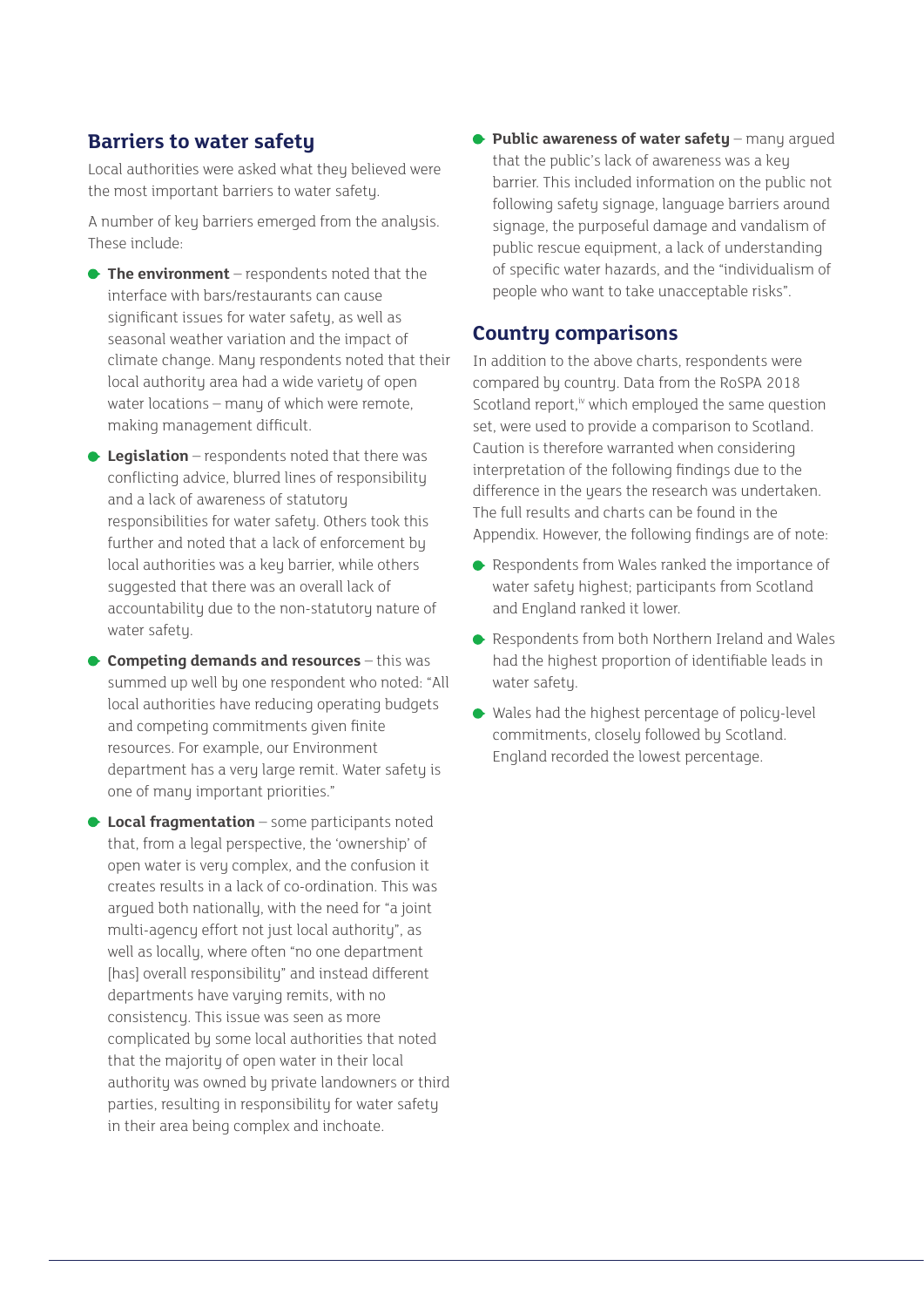## Discussion

The main focus of this research was in understanding local authorities' management of water safety. A total of 89% of respondents agreed on the importance of water safety.

Exactly half of the respondents (50%) noted that there was a person or department responsible for water safety in their local area. A small proportion of respondents (6%) were unsure if there was a specific lead for water safety.

Importantly, the research found that 22% of local authorities have a water safety policy. This is significantly less than the 40% that the research in Scotland revealed. However, it is encouraging to note that a further 19% of local authorities in England, Wales and Northern Ireland are currently developing a water safety policy.

It is recommended that risk assessments are reviewed on a regular basis. This research found that 65% of the respondents noted they had reviewed their risk assessments of open water in the previous 24 months.

Local authorities were asked whether they were aware of the UK Drowning Prevention Strategy. Almost three quarters (74%) of respondents were aware. However, this suggests that some promotion of the UK Drowning Prevention Strategy is needed among local authorities so that they have a better understanding of the national strategic direction and how this can then be translated locally into policy.

# Conclusions

This research aimed to provide insight into the current management of water safety locally across England, Wales and Northern Ireland. Overall, the research indicates that many local authorities are involved in water safety and recognise its importance. However, at the same time, many do not have specific policy-level commitments on the issue.

Risk assessments of water sites are reviewed on a regular basis by the majority of local authorities, and most authorities are aware of the UK Drowning Prevention Strategy. A number of barriers were found in relation to water safety and the implementation of practice, namely legislation, competing demands, the environment, local fragmentation, and public awareness of water safety.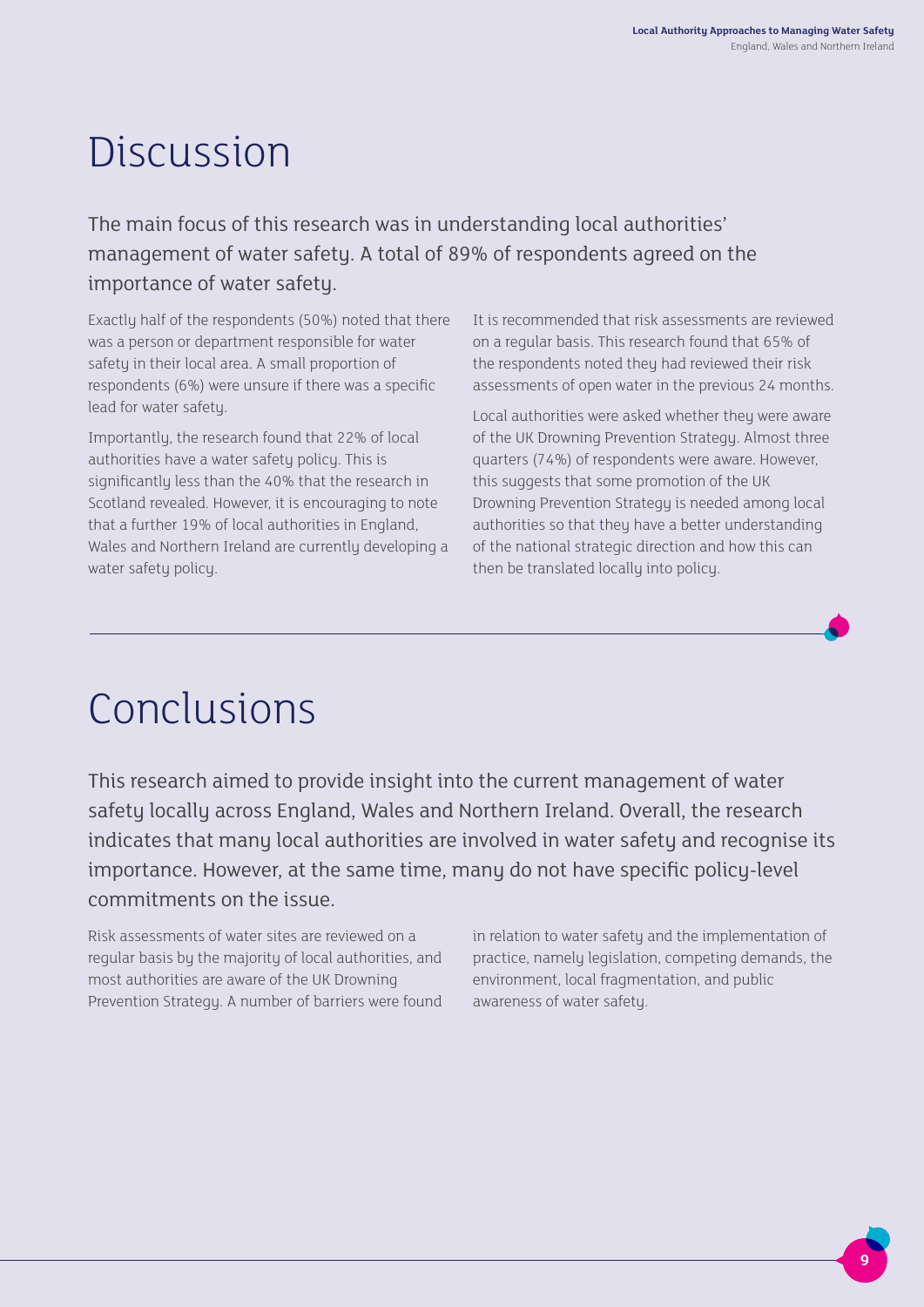# Appendix:

### Key results dashboard with country comparisons



Scotland data is based on the 2018 report.<sup>vii</sup> All of the following questions were asked in each of the four countries.

3 The comparable question in the 2018 survey conducted in Scotland did not provide the option "currently developing one".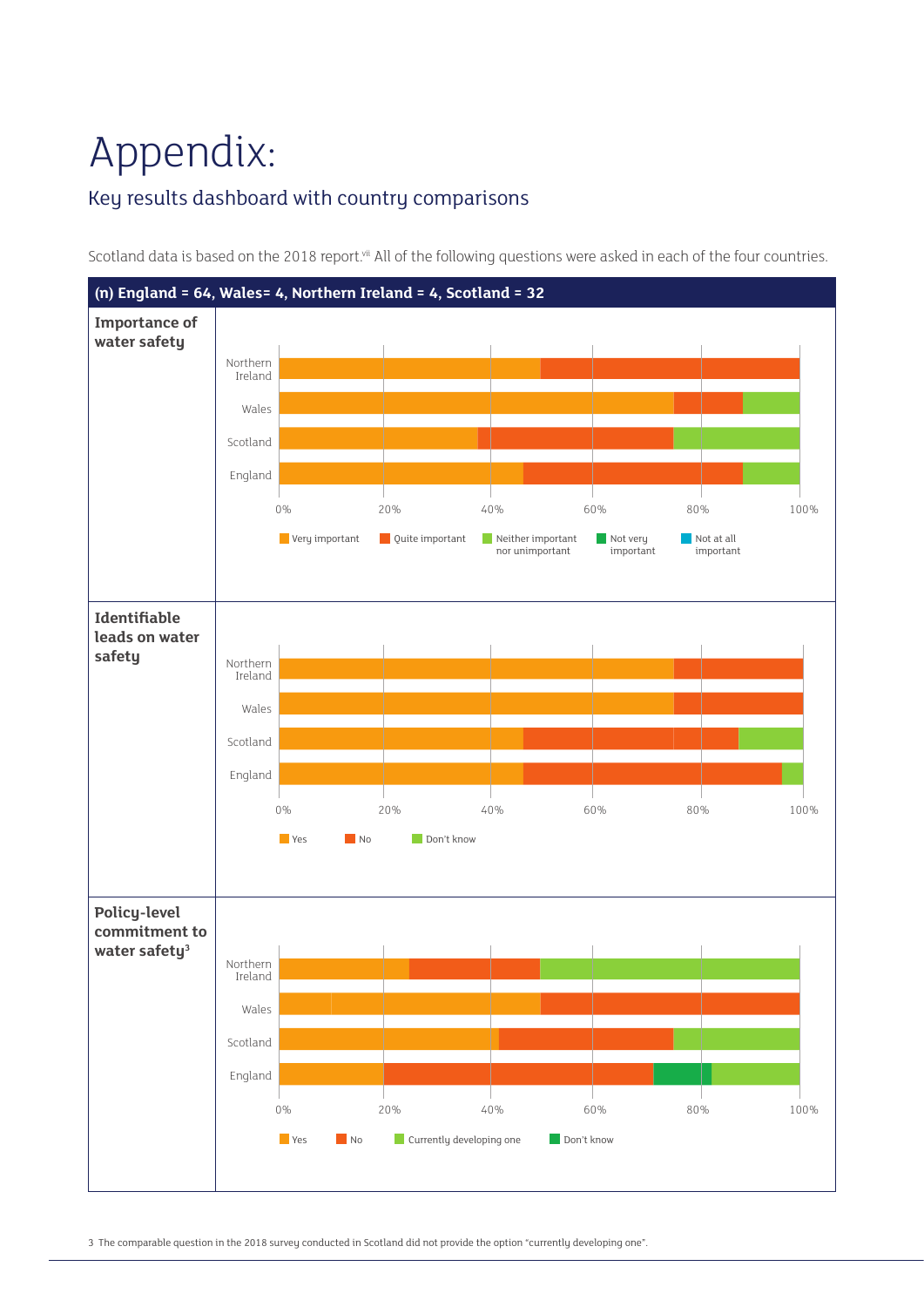## References

- **i** National Water Safety Forum (2016) A future without drowning: The UK Drowning Prevention Strategy 2016–2026. Available online: https://www.nationalwatersafety.org.uk/media/1005/uk-drowning-prevention-strategy.pdf
- **ii** United Nations General Assembly (2021) Resolution adopted by the General Assembly on 28 April 2021. A/RES/75/273. Available online: undocs.org/en/A/RES/75/273
- **iii** RoSPA (2013) Local authority approaches to managing water safety. Available from: www.rospa.com/rospaweb/docs/advice-services/leisure-safety/approaches-to-managing-water-safety.pdf
- **iv** RoSPA (2018) Local authority approaches to managing water safety Scotland five years on. Available from: www.rospa.com/rospaweb/docs/about/around-the-uk/scotland/local-authority-approaches-to-managingwater-safety.pdf
- **v** Ordnance Survey (2017). In: The Telegraph (2017), 27 things you'd never know about Britain if it were not for Ordnance Survey. Available from: www.telegraph.co.uk/travel/destinations/europe/united-kingdom/articles/ ordnance-survey-facts-about-great-britain
- **vi** Water Safety Scotland (2018) Scotland's Drowning Prevention Strategy. Available from: watersafetyscotland.org.uk/media/1213/scotlands-drowning-prevention-strategy.pdf
- **vii** Water Safety Wales (2020) Wales' Drowning Prevention Strategy. Available from: nationalwatersafety.org.uk/media/1236/water-safety-strategy-2020-2026.pdf
- **viii** LGA Coastal SIG (2021) LGA Coastal SIG Membership 2021/22. Available from: coastalsig.files.wordpress.com/2021/10/lga-coastal-sig-membership-202122\_updated.pdf
- **ix** RoSPA (2018) Managing safety at inland waters. Available from: www.rospa.com/rospaweb/docs/advice-services/leisure-safety/managing-safety-at-inland-waters.pdf

**Authors:** C McAvoy, R Brogan, D Walker